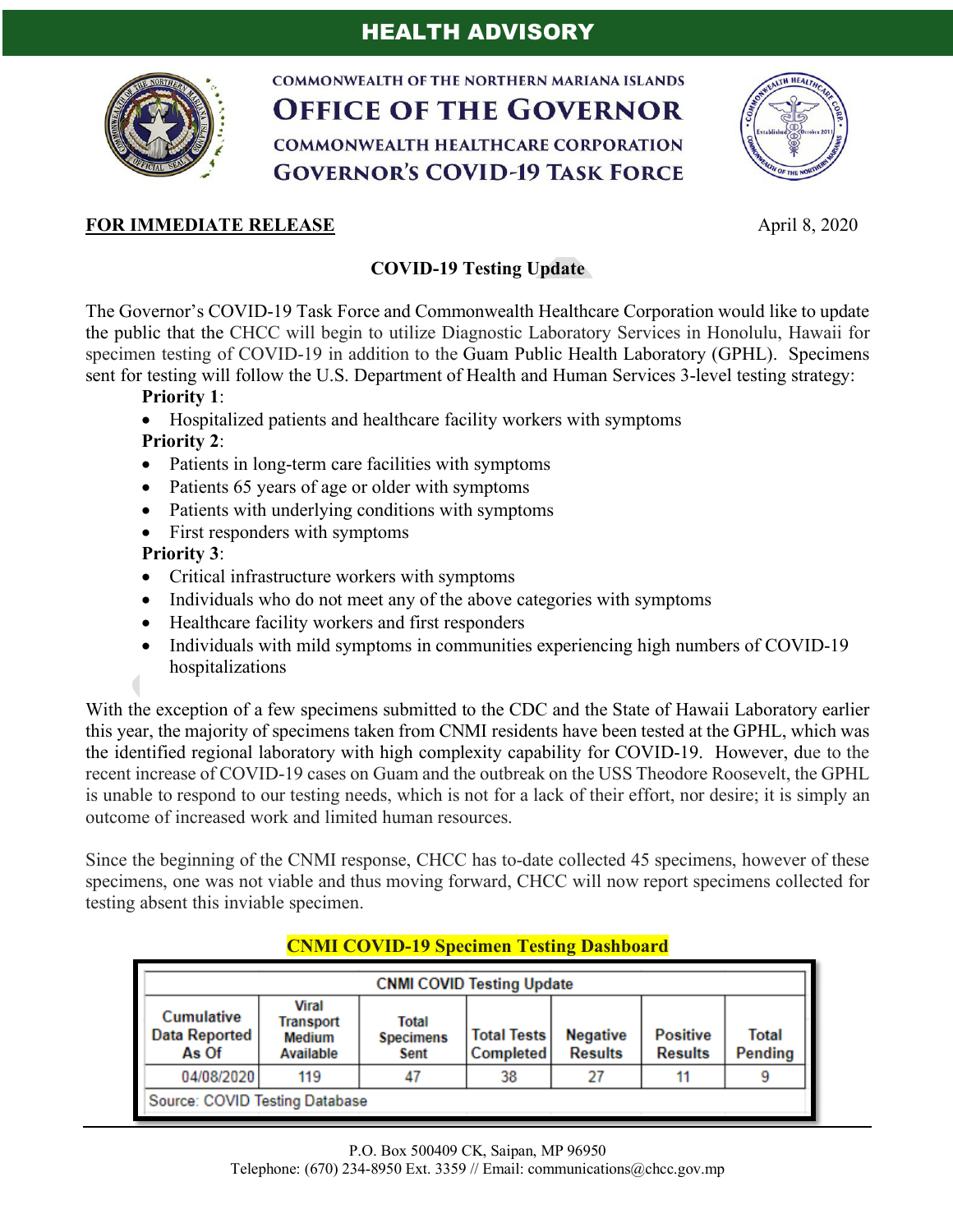CHCC would like to remind the public that this pandemic is affecting many countries' specimen testing capabilities. The CNMI's geographic location and small population have always influenced the scale of healthcare services and laboratory testing capabilities available in our community.

The global scientific and laboratory response to the COVID-19 pandemic has allowed for the introduction and fast-tracking of the newest technologies, which will provide smaller and remote jurisdictions like ours with testing capabilities that can be implemented on our islands. The CHCC is actively pursuing multiple testing solutions with the goal of not only being able to provide testing for our community, but to also ensure a solution that is sustainable and not dependent on external organizations.

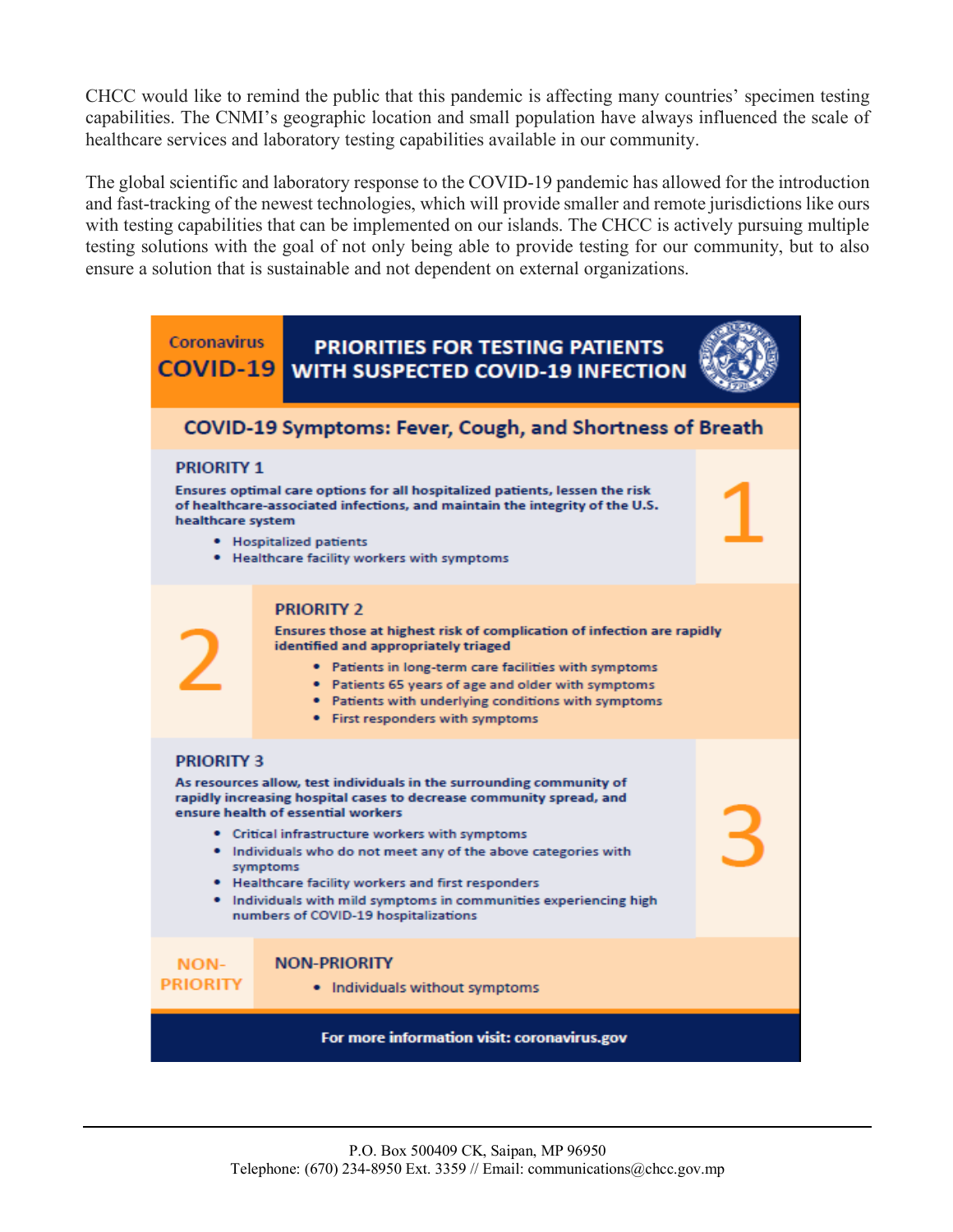## **STAY AT HOME, STOP THE SPREAD**

The Governor's COVID-19 Task Force and CHCC would also like to remind the public that the best way to protect yourself and others from COVID-19 and other illnesses is to practice:

Social distancing, which means avoiding close contact with people in order to avoid catching the virus yourself and to avoid passing it on.

- Stay home as much as possible. Avoid unnecessary travel or public places.
- Avoid social gatherings in groups of more than 10.
- Avoid eating out at restaurants. Use drive-thru, take-out, or delivery options.
- Only one healthy adult from the household should run necessary errands, such as getting groceries or picking up medications. Leave children, elderly, and other vulnerable people at home as much as possible. When returning home from an errand, wash your hands before doing anything else.
- Older adults and people with chronic medical conditions are at higher risk of getting very sick from this illness. People at high risk should stay at home as much as possible.
- Create a household plan of action https://www.cdc.gov/coronavirus/2019-ncov/prepare/checklisthousehold-ready.html
- Ensure 30-day supply of all medicines.

Continue good hand hygiene:

• Wash your hands for at least 20 seconds with soap and water, avoid touching your face, cover coughs and sneezes with a tissue or your sleeve.

Know the signs and symptoms of COVID-19 and what to do if you become symptomatic:

- Stay home when you are sick and if you recently traveled to a place with COVID-19. Selfquarantine means:
	- Choosing a room in your house that can be used to separate sick household members from others.
	- Washing your hands often with soap and water for at least 20 seconds. If soap and water are not available, use an alcohol-based hand sanitizer.
	- Avoiding touching your eyes, nose, and mouth with unwashed hands.
	- Limiting visitors

The CHCC appreciates the patience and understanding of the community at this time. To obtain information about COVID-19, please reach out to the COVID-19 Infoline at the following numbers: 285- 1542/1672/1352/1854 These numbers are available Monday to Sunday 7:30AM-8:00PM

For mental health support and helpful tips during a crisis please call the Mental Health Care Line at 285- 1856/1857 These numbers are available Monday to Friday 7:30AM-4:30PM.

For more information about DIY face coverings, please visit https://www.cdc.gov/coronavirus/2019ncov/prevent-getting-sick/cloth-face-cover.html